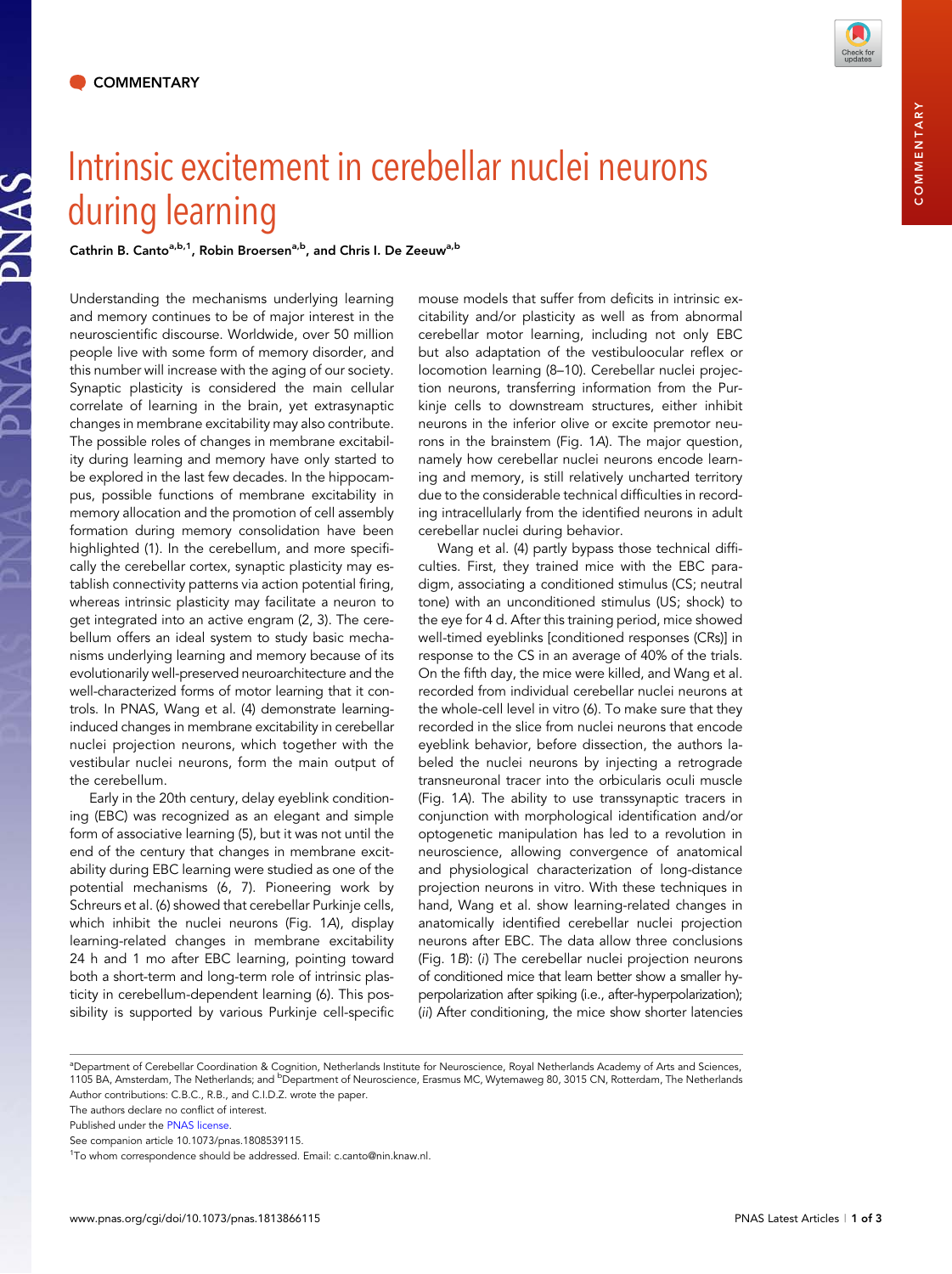

Fig. 1. Changes in intrinsic excitability and other plasticity types in the cerebellar nuclei neurons during EBC. (A) Schematic representation of the main components of the olivocerebellar circuit involved in EBC, centered around the cerebellar nuclei (CN). Excitatory and inhibitory projections are indicated with (+) and (−) symbols, respectively. Transsynaptic neuronal tracer PRV-152 (orange) injected in the orbicularis oculi muscle led to retrograde labeling of projection neurons in the CN. (B) Learning-associated changes in intrinsic excitability in CN neurons manifested as 1, a reduced after-hyperpolarization (AHP) amplitude; 2, a reduced action potential (AP) latency after a depolarizing current step; and 3, a reduced threshold (indicated with arrows) and latency for rebound APs after release of a hyperpolarizing current step. Traces from our own recordings have been modified for illustrative purposes. (C) Earlier research suggests that EBC induces changes in different types of plasticity and dynamic mechanisms controlling plasticity. Synaptic plasticity may result in changes in postsynaptic potentials. Changes in structural plasticity may take place, including formation of new synaptic contacts. Dynamic changes in perineuronal nets may occur during learning, facilitating formation of new synaptic contacts, possibly through down-regulation of chemorepulsive molecules. EPSP, excitatory postsynaptic potential; UR, unconditioned response.

for the first evoked action potentials; and (iii) Conditioning appears to lead to a reduced threshold for rebound potentiation. All three conclusions suggest that intrinsic excitability of nuclei neurons may play a role during EBC acquisition and/or the expression of CRs. Determining whether intrinsic plasticity in cerebellar nuclei neurons is induced by an intensified release of Purkinje cell inhibition (3, 11, 12), by increased rebound activity subsequent to intensified Purkinje cell inhibition (11, 13), by enhanced excitatory inputs from collaterals (14, 15), and/or by untightening of the perineuronal net (16) will need further study (Fig. 1C).

The authors observed that not only anatomically identified but also unidentified cerebellar nuclei neurons showed changes in excitability after EBC. To date, none of the three parameters that differed between nuclei cells obtained from conditioned and control animals was found to show a significant difference among anatomically identified and nonidentified cells. Therefore, it appears possible that also nonspecific premotor output neurons or inferior olive projecting neurons show increases in excitability. If this holds true in vivo, intrinsic excitability would have a generalizing effect in the cerebellar nuclei. The possibility that intrinsic excitability is a more generalized effect after EBC learning catalyzes the question of what teleological function it might serve. Possibly, such generalization facilitates associations in both time and space. By altering the excitability in cerebellar nuclei neurons (4) and Purkinje cells (6) simultaneously, the sensitivity to many sets of afferent inputs may be increased, thereby resulting in more changes of spiking events within the olivocerebellar system during conditioning. This overall increased level of excitability may, for example, explain why (i) after completed delay conditioning, the duration of the CS can be considerably shortened to evoke the same CR (17); (ii) the noise level of the CS can be increased while in effect eliciting a similarly well-timed CR (18); and (iii) extinction learning for a specific CS condition allows quicker learning for a new condition (19). Likewise, at the end of conditioning, the complex spikes are not only occurring after presentation of the US but also of the CS (11, 20). Furthermore, such generalization induced by changes in intrinsic excitability may also explain why motor memory is not only specific but also very robust. In their original studies, Schreurs et al. (6) showed long-term changes of intrinsic excitability of Purkinje cells after 1 mo. Are the changes that